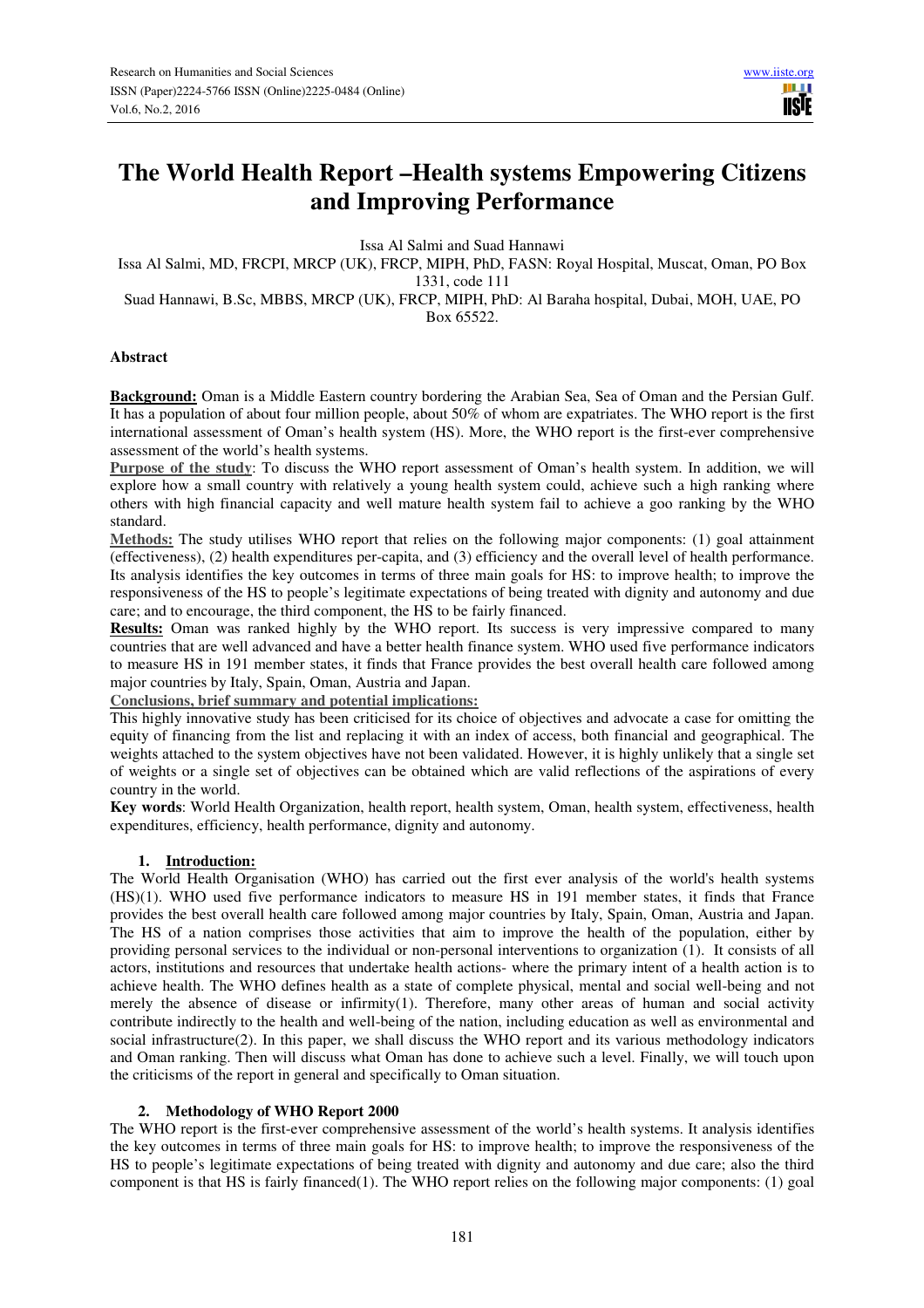attainment (effectiveness), (2) health expenditures per-capita, and (3) efficiency and the overall level of health performance(1).

The first component, goal attainment (effectiveness), has 5 subcomponents (respective weights in parentheses): level of health (25%), distribution of health (25%), level of responsiveness (12.5%), distribution of responsiveness (12.5 %), and fairness of financial contribution (25%)(1).

The first of these subcomponents is reported in terms of disability-adjusted life expectancy (DALE), for which life tables are used to calculate the average number of healthy years of life for a population. The second subcomponent measures the equality of child survival for a population.

The third subcomponent measures the level of system responsiveness; it is based on surveys of approximately 2000 key informants from selected countries about the performance of their health system in terms of such concerns as access to social services and choice of provider(1).

The fourth subcomponent is the distribution-of-responsiveness variable, that measures the proportion of the population judged by the 2000 key informants to be part of a disadvantaged group (e.g., racially disadvantaged, indigenous, elderly, or poor)(1). On this measure, a country that has greater equality would score higher than one with more inequality.

The fifth subcomponent measures the equality of household contributions to the financing of the health system, based on the proportion of permanent income above subsistence level spent as out-of-pocket outlays. The 5 subcomponents were weighted as specified above to produce one overall measure constructed on a scale of 0 to 100(1).

The second component, health expenditure per-capita, is a variable considered in both efficiency and performance measures. The WHO actually does not define level of health expenditure as one of the goals of the HS. This component is determined a social choice, and there is no right level and it does not specify that countries should necessarily spend more, although it does find that at very low levels of expenditure it seems impossible to get good performance(1).

The third component measures performance of HS, including efficiency. Efficiency has been defined as follows: HSE = (DALEO – DALEWO) / (DALEM – DALEWO), where HSE is the efficiency performance of the HS; DALEO is the observed DALE; DALEWO is the DALE without a "functioning modern HS" given the nonhealth attributes that affect health, represented by education; and DALEM is the maximum DALE given the level of expenditure per-capita. A frontier production model was used to estimate maximum DALE levels. A similar model was used to produce an overall indicator of performance, but in this model a measure of composite HS attainment was used in place of life expectancy(1).

The following points are the main results of our review.

## **3. Results:**

WHO used five performance indicators to measure HS in 191 member states, it finds that France provides the best overall health care followed among major countries by Italy, Spain, Oman, Austria and Japan. The first component: On this overall goal attainment measure, Japan ranked  $1<sup>st</sup>$ , Australia  $12<sup>th</sup>$  and Oman 59<sup>th</sup>.

The first subcomponent result showed that Japan ranked  $1<sup>st</sup>$  on this measure, Australia  $2<sup>nd</sup>$ , and Oman  $72<sup>nd</sup>$ . The second subcomponent revealed that Chile ranked  $1<sup>st</sup>$  on this measure, Australia  $17<sup>th</sup>$  and Oman 59<sup>th</sup>. The third subcomponent approved that the United States ranked  $1<sup>st</sup>$  on this measure, Australia 12-13 and Oman 83<sup>rd</sup>.

The fourth subcomponent results ranked the United Arab Emirates at the top place and ranked 1<sup>st</sup>, Australia fell into a group of countries that were tied for  $3^{rd}$  to  $38^{th}$  place and Oman  $49^{th}$ . The fifth subcomponent revealed that Colombia ranked <sup>1st</sup>, Australia tied at 26-29 and Oman was tied with Iraq for  $56<sup>th</sup>$  and  $57<sup>th</sup>$  place.

The second component, health expenditure per-capita: the United States ranked  $1<sup>st</sup>$  in health expenditure per capita, Australia  $17<sup>th</sup>$  and Oman 62<sup>nd</sup>.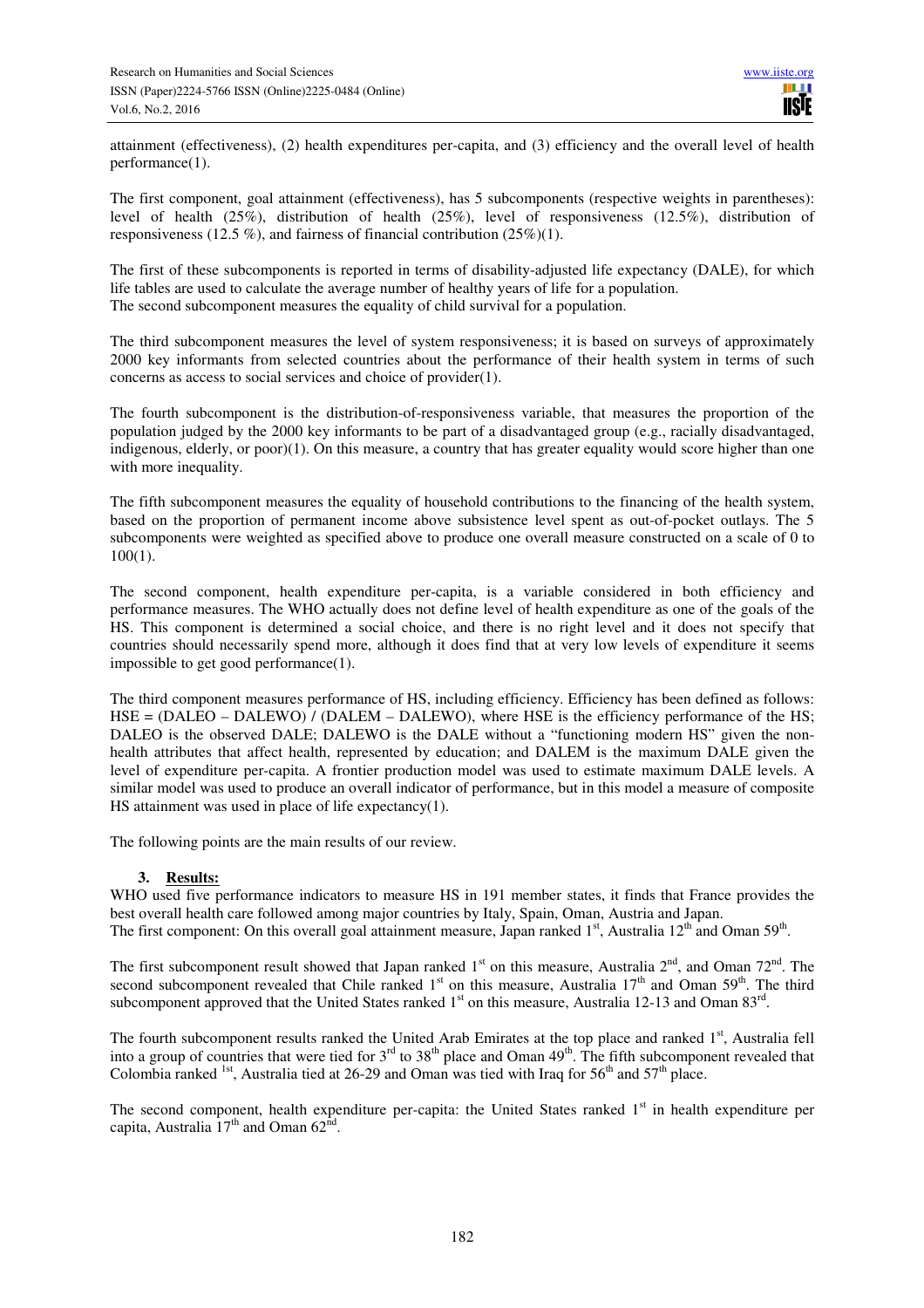The third component measures performance of HS, including efficiency: Oman was ranked 1<sup>st</sup>, Australia 39<sup>th</sup> and the United States  $72^{nd}$  in terms of HSE. France was ranked  $1^{st}$ , Australia  $32^{nd}$  and Oman  $8^{th}$  in the overall HS performance.

The main factors behind Oman high level ranking by the report is as follow.

#### **4. Discussion**

Oman was ranked highly by the WHO report. Its success is very impressive compared to many countries that are well advanced and better health finance system(1).

Oman is a Middle Eastern country bordering the Arabian Sea, Gulf of Oman and the Persian Gulf(3). It has a population of 2.7 million people, about 20% of whom are expatriates(4). The country has a monarchy government and is ruled by a Sultan, through a Council of Ministers(3). Thus the official name of the country is the Sultanate of Oman(3). The Ministry of Health (MOH) is responsible for the provision, coordination and stewardship of the health sector(5). It develops health-related policies and programs, which are implemented in coordination with other related ministries and health services institution established by both the government and private sector(5, 6).

## **4.1. Factors behind Oman high level ranking by the report**

The MOH is the main health care provider (80%) and health care services are provided free to all national by law(6). The private sector represents 12% of the total health care and less than 10% by other social sectors(6). Health care financing comes from the revenues of oil and gas production and other natural resources. As of 2002, the MOH accounted for 5.75% of total government expenditures of health care(5, 6). Sixty percent of total MOH budget is allocated to acute care services and tertiary treatment and one third is allotted to primary healthcare(5, 6). The MOH operates hospitals and health centres at national, regional, sub-regional and local levels that act as a continuum(5, 6). It provides primary medical care through local health centres, extended health centres and local hospitals. The regional referral hospitals mainly provide secondary medical care, whereas 13 national referral hospitals provide tertiary care(5, 6).

The Expanded Program of Immunization (EPI) established 1981 has shown a substantial progress(7). The UNICEF has acknowledged the Omani health care achievements in child health and has ranked the Sultanate among one of the leading country in the whole World in controlling childhood diseases(8). The "Human Development Report" issued by United Nations Development Program has ranked the Sultanate number one country for its achievement in reducing under age of 5 years mortalities (< 10/1000) and increasing immunization coverage to 99% of the targeted population during three decades(7). Oman now has a crude birth rate of 26/1000 population and a crude death rate of 3/1000 with a total fertility of 3.6%(5). The morbidity pattern in the country is shifting from communicable diseases that affected the developing communities to health problems related to modern lifestyle and aging population(5, 6, 9).

Oman recognized that most of the achievements in health were the result of personal decisions e.g. accepting immunization and changes in life styles(5, 6). Therefore, since the declaration of Alma-Ata in 1979, which considered community participation in planning and provision of health services as a right for the community, there is wide consensus in Oman that participation of communities is an important factor in improving health outcomes, sustaining health and in the effective performance of health systems(10). The MOH promotes community involvement through cooperation and collaboration with other social and economic sectors in order to increase health improvements to attain the highest possible level of health. In 1998, central committees were established to strengthen Community Participation to Promote Primary Health Care (6).

Decentralization of planning, management, and budgeting within Oman's health system is one of the most important factors in achieving community involvement in health. This gives the regions the administrative and financial autonomy in making decisions. It has increased health services development as well the development of local resources. In 1992, the MOH decided to develop the "District Health System" which allowed further decentralization to the lowest community level(11). The district is the most peripheral unit and the closest to the community. This allows for the identification of local needs and the proper management of local resources(11). Recently the MOH adopted the idea of hospital autonomy which will further decentralize the health services(12).

Following the WHO report, Oman advances the recommendations of the WHO report. It invested into human resources planning(5, 13), cost effectiveness of its health sector(14), enhancing revenues for health services(15) and cooperation strategies with WHO(16).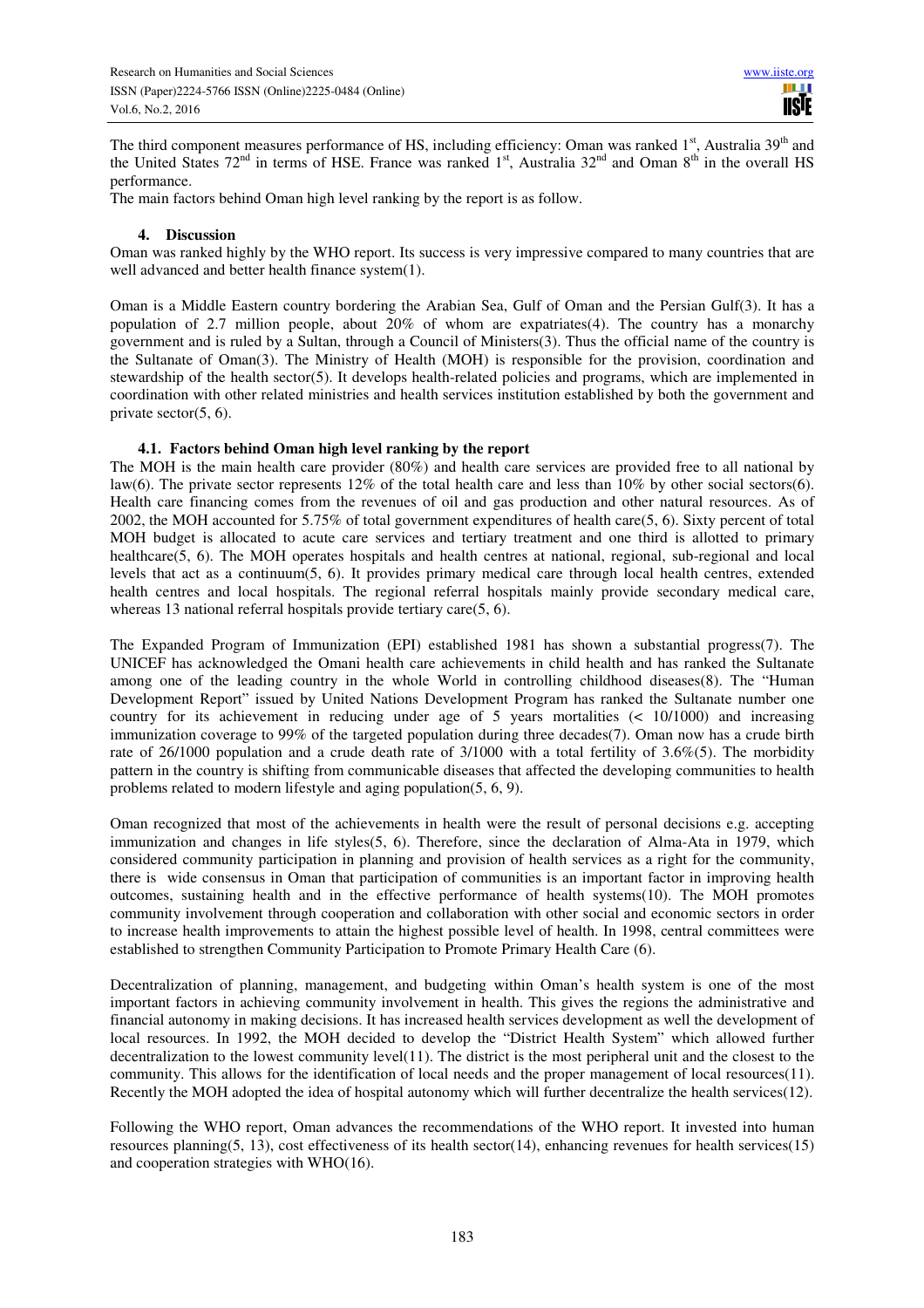But, what are the main critical analyses of the WHO report? How could small countries achieve such a high ranking!

#### **4.2. Critical analysis**

Well, one of the great contributions of the WHO study is that it makes explicit the existence of multiple objectives rather than the two-health outcome and 'equity'-acknowledged in most economic analyses(17). While conceptually appealing, the definition of the HS cannot be easily measured as many of the people and actions that are dedicated to health are outside the cash economy(18). The costs of health services, as reported in the national accounts and collected by the WHO, are used in the measures of health and systemic performance proposed in the report[11].

The health of the population is measured by the DALE from birth as generated by the Global Burden of Disease Study undertaken by the WHO. Another problem is the amount of disability due to a particular disease is not measured, but assumed equal to the mortality and average disability rates in the sample countries used in the production of norms(19). The report assumes that the same loss of DALYs occurs for the same disease in every country(19). The distribution of DALEs is not used in the analysis and instead, small area variation in childhood mortality is used as a proxy for distribution of population health(19).

The responsiveness of HS to their clients is measured using a questionnaire that inquires about the degree of respect for persons and client orientation. The initial country estimates, and the distribution of the responsiveness within countries, were derived from convenience samples and best guesses by respondents(1). It should be noted that one of the primary functions of the health system is to respond to health problems as identified by the users of the system(20). Political system can influence people in their attempt to answer the questionnaire. In many countries, especially in the third world, where there are no political parties and not much freedom of press, people are unconsciously try to please their political system in fear of prosecution. Equity is not usually present in these countries at any level, let alone they score high level of achievement. This could indicate that the reliability of these data is questionable. Countries that have no democratic process of governance and no freedom of press should not be given the same weight as other countries and there should be a system for demerits points or discounting for their poor political system or freedom of press.

Furthermore, a number of authors have contested the selection and treatment of objectives with respect to the measurement and inclusion of the fairness of financing in the composite index and the assumption of universally applicable weights(19, 21, 22). The WHO methodology imposes the same objectives upon all countries(22). Few authors argued that it is unfair and misleading to describe a county's health systems as inefficient because it did not perform well when judged by objectives which were not their own(22-24). Blendon et al showed that for 17 industrialised countries the WHO ranking of performance does not correspond with a ranking based upon consumer satisfaction(21). Evans et al claim that panel data estimation is more efficient than models using crosssectional data in extracting information on inefficiencies(25). They also claim that panel data estimation is preferable to stochastic frontier techniques because there is no need to specify the distribution of the inefficiency terms(25). Evans et al (2000) criticise and disregard alternative methods for quantifying efficiency because they cannot differentiate between errors and true efficiency( $25$ ). They recommend the use of panel data because it can overcome this problem.

Certainly there are areas of the world and there are components of this data where the estimates are quite uncertain(26). What WHO has done, and again this is breaking new ground for any sort of international report, is to estimate the level of uncertainty of every estimate in the report $(23, 26)$ . Responding to criticisms, the WHO has held many regional and technical consultations on how to measure performance. It has set up an advisory group and a scientific peer review group to assess the methods to be used in an updated report. This will inspire fresh thinking and a more open scientific debate, leading to an evidence-based framework for assessing and improving HS performance(23).

## **5. Conclusions**

The purpose of WHO report is to help Member-States to monitor and evaluate their own performance and to build the evidence base on the relationship between the structure, organization and content of HS(1). The WHO framework on HS performance assessment is an attempt to accelerate the development of an evidence base on the outcome of HS and of the determinants of these outcomes(27).

This highly innovative study has been criticised by a number of authors for its choice of objectives and advocate a case for omitting the equity of financing from the list and replacing it with an index of access, both financial and geographical(19-23). The weights attached to the system objectives have not been validated(23). However, it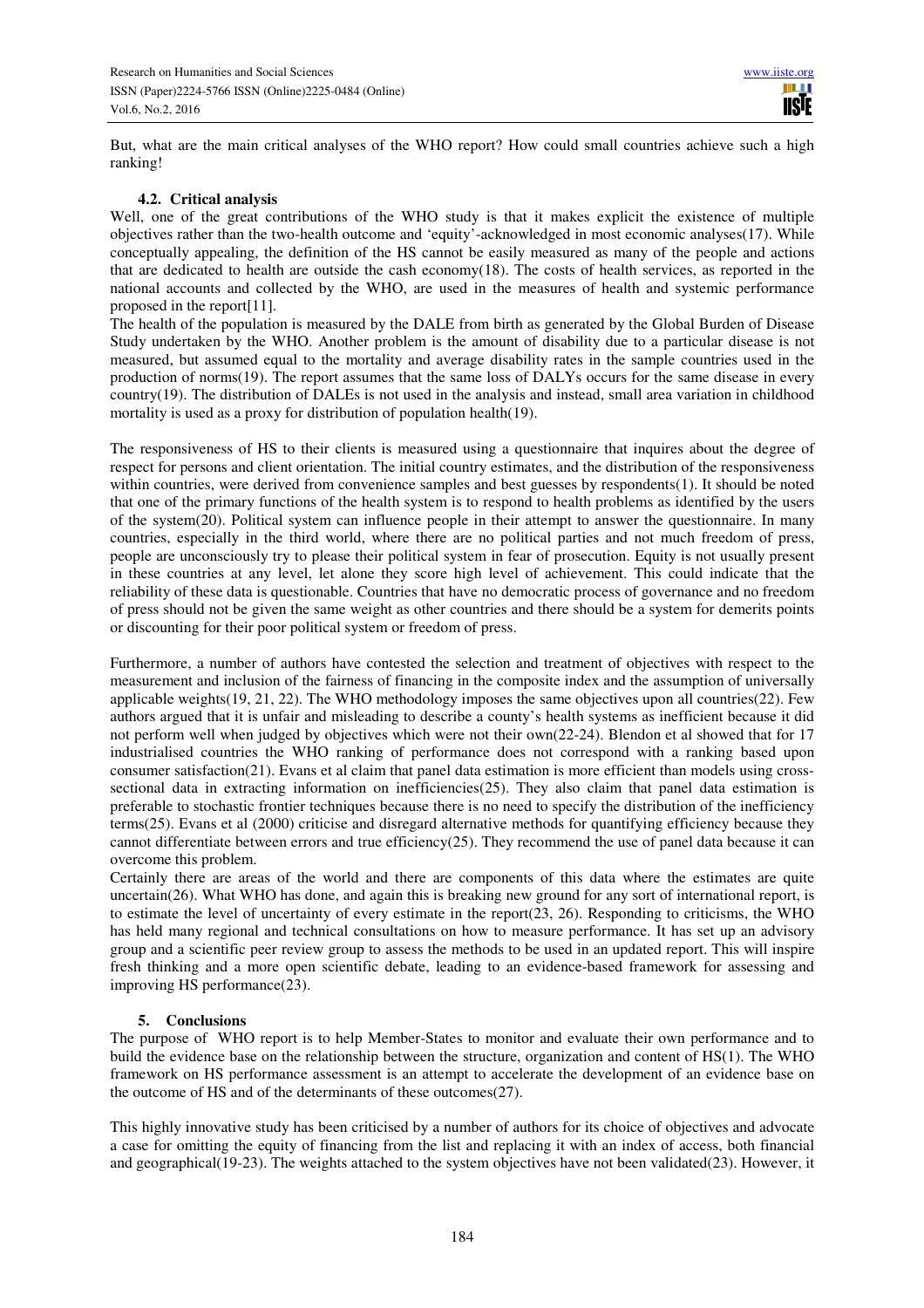is highly unlikely that a single set of weights or a single set of objectives can be obtained which are valid reflections of the aspirations of every country in the world(19-23).

Despite the criticisms, the WHO study represents a landmark for the evaluation of HS. It is the most sophisticated cross-national assessment of system performance to date. Further, it has defended a set of importance weights which dramatically states the importance of system objectives other than health outcome. This report main message is that a country that does well has a strong MOH that is providing stewardship for the whole of the HS, public and private, that's not just regulatory, it's also setting a vision in terms of where the HS, public and private, should be going in terms of what goals it should be achieving, what things it should be doing; and also providing an intelligence function, so that the people as a whole can improve the responsiveness of the HS(26). Stewardship makes sure that HS are treating people with dignity and have a client orientation and to extend health insurance to as large a percentage of the population as possible.

There is no doubt that community involvement and participation is vital to sustain HS reforms in Oman. The important question is to what degree and at what level should people participate in their health? But before this question can be answered it is necessary to determine if the infrastructure exists to implement such initiatives, and if people in the communities have the basic knowledge and skills to actively and effectively participate in the HS.

Future directions dictate that there is a need to follow up this success and to see the effect of political transition towards improvement in freedom of speech and elections of representative in the government system and the empowerment of women in all aspects of life in the country.

## **References**

1. World Health Organisation 2000, The World Health Report: Health Systems: Improving Performance, World Health Organisation: Geneva, Switzerland. http://www.who.int/whr/2001/

2. Gakidou E, King G. Measuring total health inequality: adding individual variation to group-level differences. Int J Equity Health. 2002;1(1):3.

3. Allen CH, Rigsbee WL. Oman under Qaboos : from coup to constitution 1970-1996. London ; Portland, OR: Frank Cass; 2000. xix, 251 p. p.

4. Alshamali F, Pereira L, Budowle B, Poloni ES, Currat M. Local Population Structure in Arabian Peninsula Revealed by Y-STR diversity. Hum Hered. 2009;68(1):45-54.

5. Annual Health Report, Ministry of Health (2005), Oman (http://www.omanet.om). 2005.

6. Najafi M. Evaluation of Conner's continuous performance test in hemodialysis patients. Saudi journal of kidney diseases and transplantation : an official publication of the Saudi Center for Organ Transplantation, Saudi Arabia. 2008;19(2):210-4.

7. UNICEF. Ntaion's Progress Report. 1997. Available at: www.moh.gov.com.

8. Oman. Annual Report, Ministry of Health, Oman. 2002.

9. Al-Lawati JA, Mabry R, Mohammed AJ. Addressing the threat of chronic diseases in Oman. Prev Chronic Dis. 2008;5(3):A99.

10. Banoub SN. The holistic primary health care approach : pros and cons from the experience of the Sultanate of Oman1984. 31 p. p.

11. Al Dhawi AA, West DJ, Jr., Spinelli RJ, Gompf TA. The challenge of sustaining health care in Oman. Health Care Manag (Frederick). 2007;26(1):19-30.

12. Rabindranath KS, Adams J, Ali TZ, Daly C, Vale L, Macleod AM. Automated vs continuous ambulatory peritoneal dialysis: a systematic review of randomized controlled trials. Nephrology, dialysis, transplantation : official publication of the European Dialysis and Transplant Association - European Renal Association. 2007;22(10):2991-8.

13. Sharma VK, Wilder-Smith EP. Second lumbrical-interossei latency difference: A strong predictor of median neuropathy at the wrist in uremic patients. Neurology, neurophysiology, and neuroscience. 2007:2.

14. Campbell SG, Croskerry P, Bond WF. Profiles in patient safety: A "perfect storm" in the emergency department. Academic emergency medicine : official journal of the Society for Academic Emergency Medicine. 2007;14(8):743-9.

15. Hollis J, Harman W, Goovearts T, Paris V, Chivers G, Hooper JM, et al. Managing peritoneal dialysis (PD)--factors that influence patients' modification of their recommended dialysis regimen. A European study of 376 patients. Journal of renal care. 2006;32(4):202-7.

16. Tapiawala S, Vora H, Patel Z, Badve S, Shah B. Subjective global assessment of nutritional status of patients with chronic renal insufficiency and end stage renal disease on dialysis. The Journal of the Association of Physicians of India. 2006;54:923-6.

17. Murray CJL, Evans DB. Health Systems Performance Assessment Debates, Methods and Empiricism. 2003.